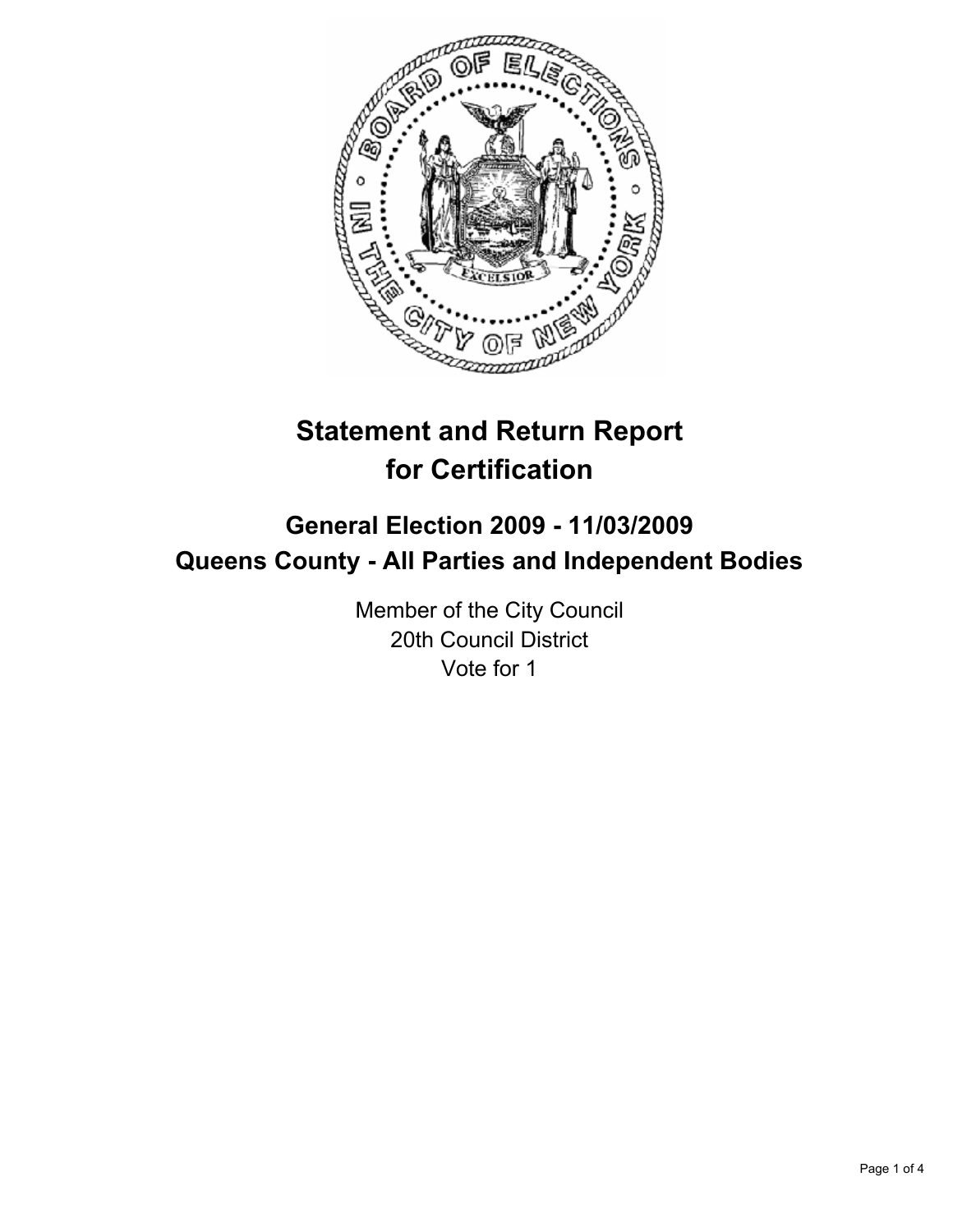

# **Assembly District 22**

| <b>PUBLIC COUNTER</b>      | 13,592 |
|----------------------------|--------|
| <b>EMERGENCY</b>           | 51     |
| ABSENTEE/MILITARY          | 301    |
| <b>AFFIDAVIT</b>           | 127    |
| <b>Total Ballots</b>       | 14,071 |
| YEN S CHOU (DEMOCRATIC)    | 5,466  |
| PETER A KOO (REPUBLICAN)   | 5,065  |
| PETER A KOO (INDEPENDENCE) | 535    |
| PETER A KOO (CONSERVATIVE) | 293    |
| SJ JUNG (WORKING FAMILIES) | 506    |
| EVERGREEN C CHOU (GREEN)   | 206    |
| <b>Total Votes</b>         | 12,071 |
| Unrecorded                 | 2,000  |

# **Assembly District 24**

| <b>PUBLIC COUNTER</b>      | 1,319 |
|----------------------------|-------|
| <b>EMERGENCY</b>           | 0     |
| ABSENTEE/MILITARY          | 27    |
| <b>AFFIDAVIT</b>           | 6     |
| <b>Total Ballots</b>       | 1,352 |
| YEN S CHOU (DEMOCRATIC)    | 520   |
| PETER A KOO (REPUBLICAN)   | 478   |
| PETER A KOO (INDEPENDENCE) | 55    |
| PETER A KOO (CONSERVATIVE) | 63    |
| SJ JUNG (WORKING FAMILIES) | 28    |
| EVERGREEN C CHOU (GREEN)   | 11    |
| JAMES F GENNARO (WRITE-IN) | 1     |
| <b>Total Votes</b>         | 1,156 |
| Unrecorded                 | 196   |

### **Assembly District 25**

| <b>PUBLIC COUNTER</b>      | 2,285 |
|----------------------------|-------|
| <b>EMERGENCY</b>           | 4     |
| ABSENTEE/MILITARY          | 32    |
| <b>AFFIDAVIT</b>           | 21    |
| <b>Total Ballots</b>       | 2,342 |
| YEN S CHOU (DEMOCRATIC)    | 773   |
| PETER A KOO (REPUBLICAN)   | 780   |
| PETER A KOO (INDEPENDENCE) | 65    |
| PETER A KOO (CONSERVATIVE) | 86    |
| SJ JUNG (WORKING FAMILIES) | 87    |
| EVERGREEN C CHOU (GREEN)   | 25    |
| <b>Total Votes</b>         | 1,816 |
| Unrecorded                 | 526   |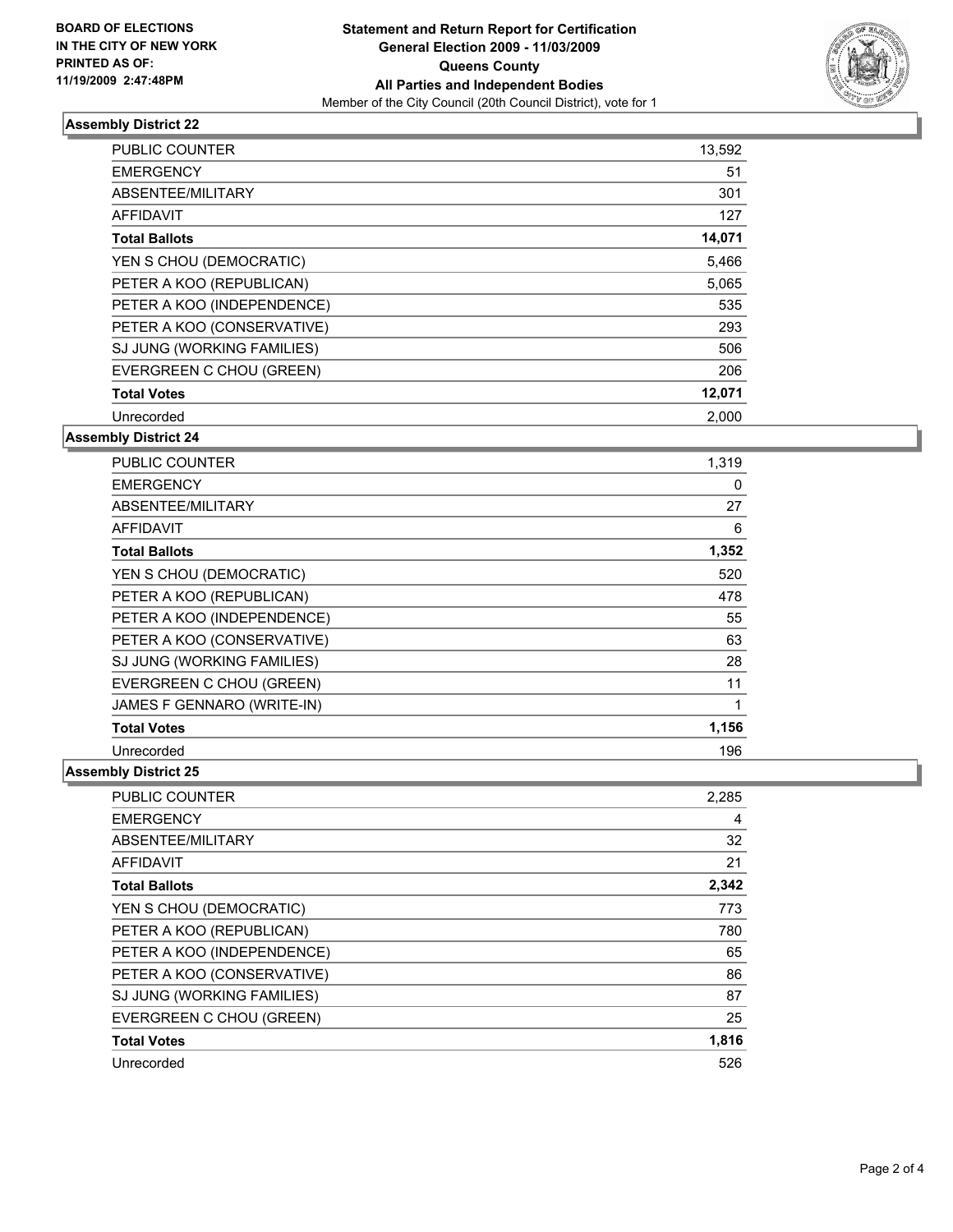

# **Assembly District 26**

| <b>PUBLIC COUNTER</b>      | 2,522 |
|----------------------------|-------|
| <b>EMERGENCY</b>           | 0     |
| ABSENTEE/MILITARY          | 98    |
| <b>AFFIDAVIT</b>           | 19    |
| <b>Total Ballots</b>       | 2,639 |
| YEN S CHOU (DEMOCRATIC)    | 1.034 |
| PETER A KOO (REPUBLICAN)   | 862   |
| PETER A KOO (INDEPENDENCE) | 97    |
| PETER A KOO (CONSERVATIVE) | 70    |
| SJ JUNG (WORKING FAMILIES) | 79    |
| EVERGREEN C CHOU (GREEN)   | 40    |
| <b>Total Votes</b>         | 2,182 |
| Unrecorded                 | 457   |